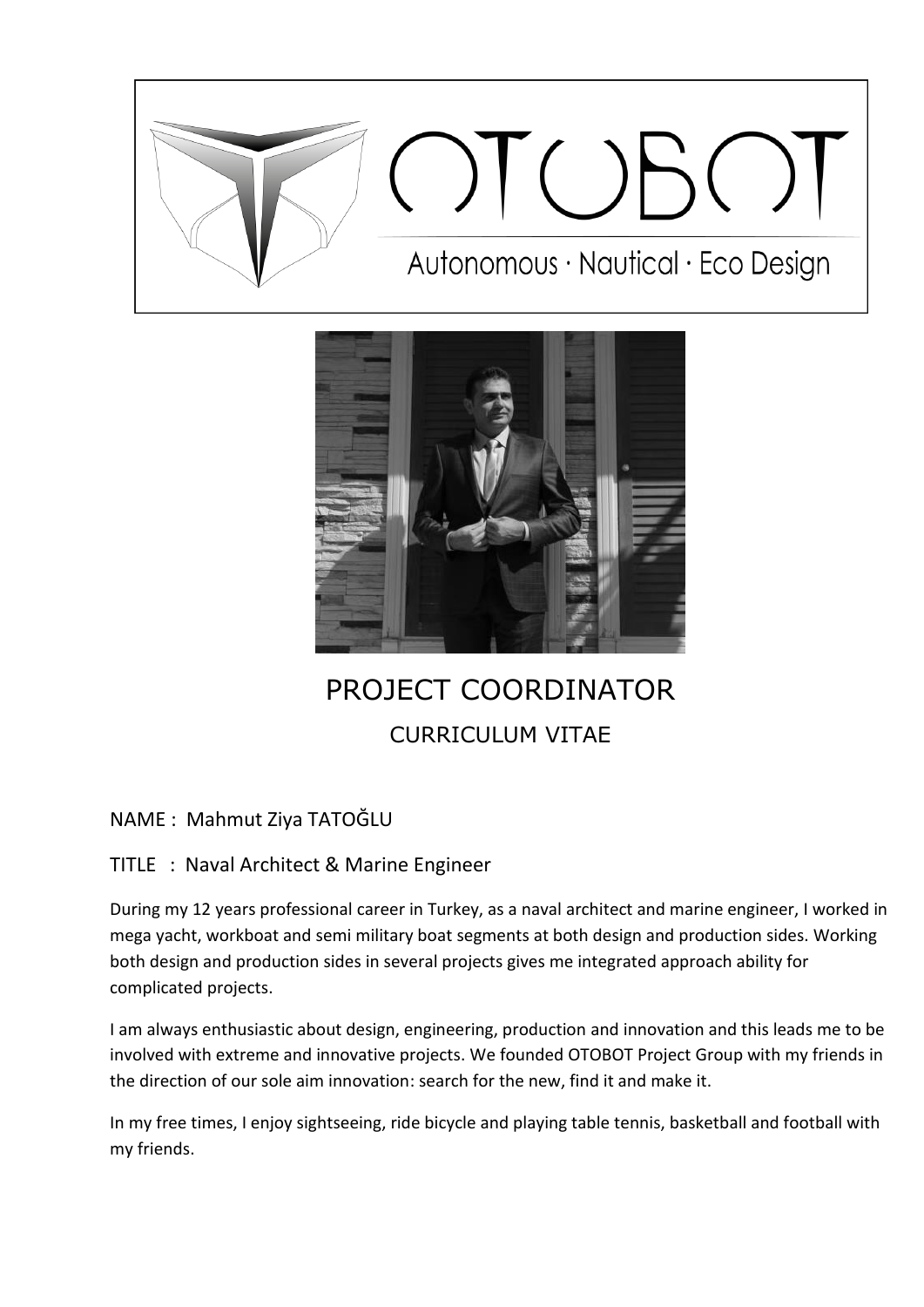

### PROJECT COORDINATOR CURRICULUM VITAE

#### **PERSONEL INFORMATION**

**Name Address Telephone E-mail Nationality Date of birth Driving License Military Service**

Mahmut Ziya TATOĞLU Altınkum Mah. Konyaaltı/Antalya-TURKEY (+90) 505 403 43 66 [mahmut@oto-bot.com](mailto:mahmut@oto-bot.com) Turkish 06.08.1982 B (since 2006) (December 2006 – June 2007)

#### **EDUCATION**

**Dates Name and type of organization providing education and training Principal subjects** 2000- 2005 (with prep school) Istanbul Technical University Faculty of Naval Architecture & Ocean Engineering Naval Architect and Marine Engineer

**Dates Name and type of organization providing education and training** 1997-2000 Trabzon Yomra Fen High School , Trabzon, Turkey

## **WORK EXPERINCE**

**Dates Name and address of employer Type of business or sector Occupation or position held** July 2017, …….

Doruk Arge Teknoloji San. ve Tic. Ltd. Şti., Antalya - Turkey Technology and R&D Projects Project Coordinator, Co-founder

**Main activities and responsibilities**

Coordination of developed Technology and R&D projects, preparation of project application documents for national and international agencies, project applications, coordination of engineering services

**Dates**

**Name and address of employer Type of business or sector Occupation or position held**

**Main activities and responsibilities**

May 2014, July 2017 Ares Shipyard, Antalya - Turkey Commercial-Semi Military Boat Building Design Team Leader

Management of shipyard design office, coordination between external design offices, classification societies and shipyard design office , coordination between shipyard's project management, production, quality control and design departments, providing technical documentation from equipment suppliers, to be prepared 3D models of the boats, preparing classification society drawings and having drawings approved, to be prepared workshop drawings and distributing relevant shipyard departments, managing boat tank tests (towing and seakeeping tests)

info@oto-bot.com OTOBOT is a brand of DORUK ARGE TEKNOLOJİ SAN. ve TİC. LTD. ŞTİ.

www.oto-bot.com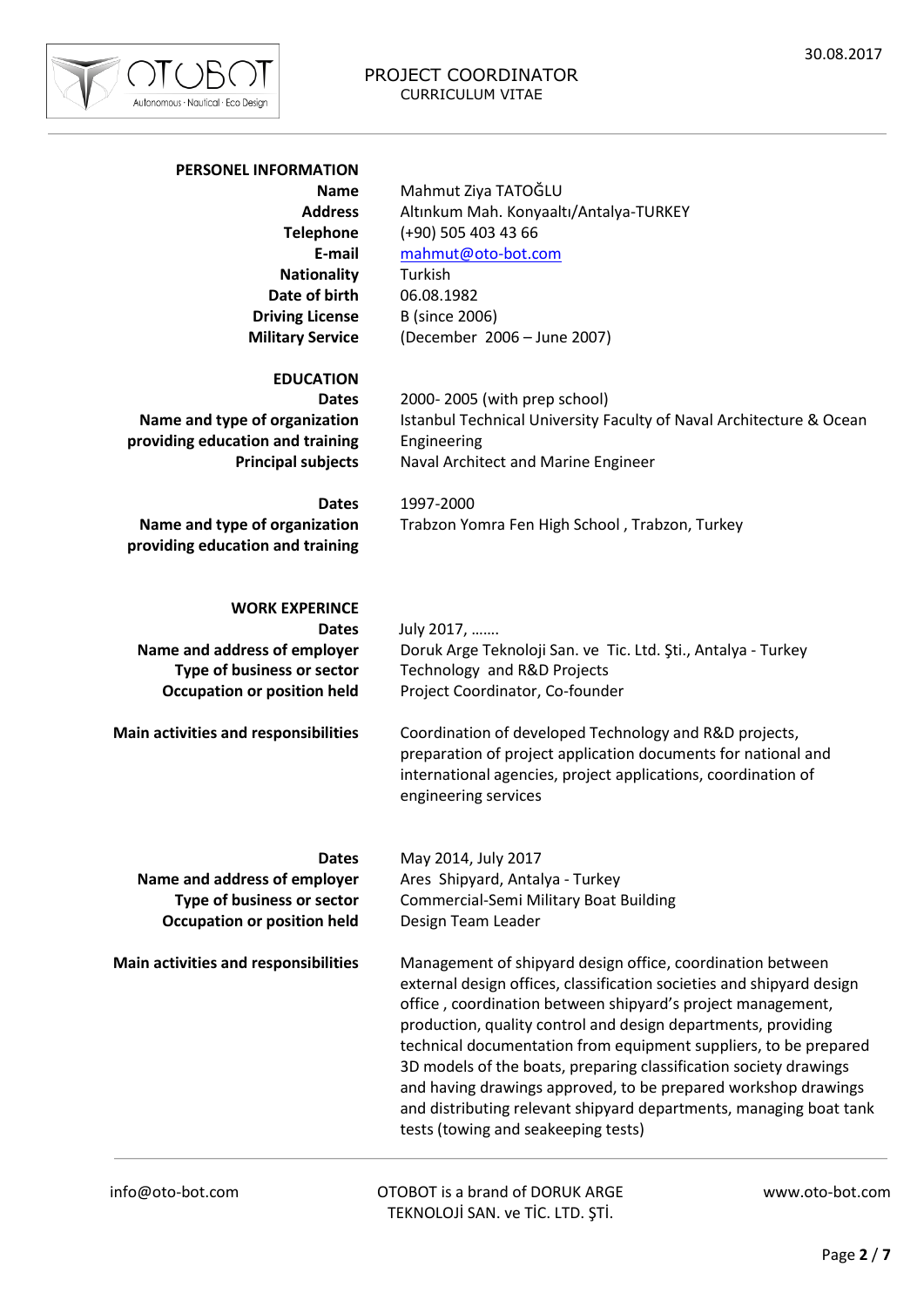

• ARES 150 Hercules (48 M) OPV (Offshore Patrol Vessel), **New Design**

- 495 gross tons
- 36 knots with 3xMTU 16V M63L Main Engines, 3xRolls Royce S71-G4 Waterjet propulsion system
- 1x Aselsan MUHAFIZ 30 mm remote controlled stabilized gun
- 2x Aselsan STAMP 12.7 mm remote controlled stabilized gun
- Vacuum bagged composite hull and superstructure
- ARES 110 Hercules (34 M) Fast Patrol Boat, **New Design**
	- 270 gross tons
	- 30.5 knots with 3xMTU 12V 2000 M84 Main Engines, 3xRolls Royce 50A3 Waterjet propulsion system
	- 1x Aselsan MUHAFIZ 30 mm remote controlled stabilized gun
	- 2x Aselsan STAMP 12.7 mm remote controlled stabilized gun
	- Vacuum infused composite hull and superstructure
- ARES 75 Hercules (24 M Fast Patrol Boat, **New Design**
	- 94 gross tons
	- 38 knots with 2xMTU 12V 2000 M84 Main Engines, 2xRolls Royce 50A3 Waterjet propulsion system
	- 1x Aselsan STAMP 12.7 mm remote controlled stabilized gun
	- Vacuum infused composite hull and superstructure
- ARES 80 (24 M) ) Fast SAT Boat, **New Design**
	- 50 knots with 2x MTU 16V 2000 M94 Main Engines, 2xRolls Royce 56A3 Waterjet propulsion system
	- 1x Aselsan STOP 25 mm remote controlled stabilized gun
	- Aluminum 5383 (Sealium) hull and superstructure
- ARES 42 Hector (13M) Fast Patrol Boat, **Modification**
	- 33 knots 2x Volvo D11 Main Engines 2xPropeller propulsion system
	- Aluminum 5083 hull and superstructure
- ARES 42 FPB (13M) RHIB Fast Patrol Boat, **New Design**
	- 45knots 2x Volvo D11 Main Engines, 2xRolls Royce 28A3 Waterjet propulsion system
	- 1x Aselsan STAMP 12.7 mm remote controlled stabilized gun
	- Vacuum infused composite hull and superstructure
	- Ballistic protected deck house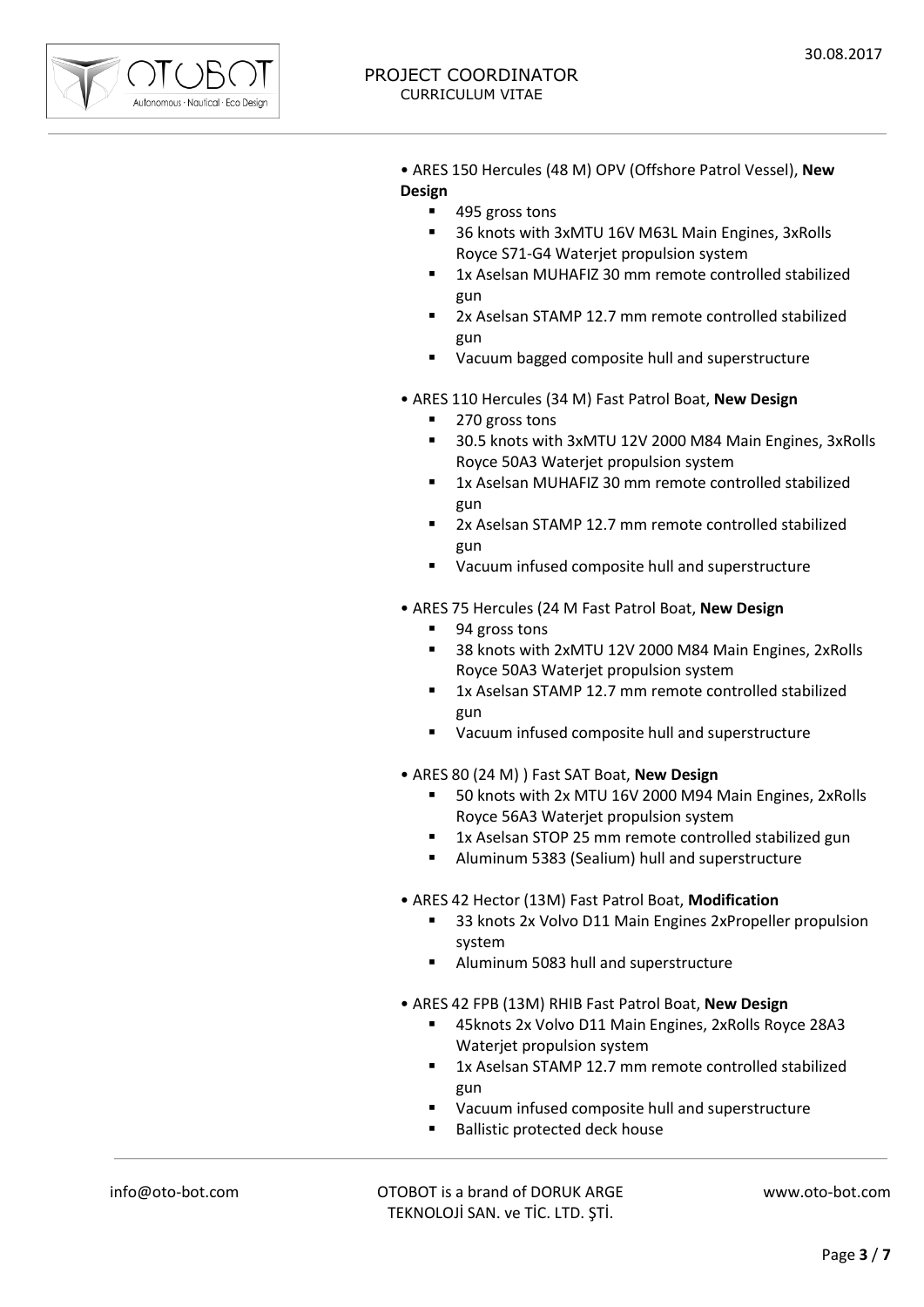

info@oto-bot.com OTOBOT is a brand of DORUK ARGE www.oto-bot.com **Dates Name and address of employer Type of business or sector Occupation or position held Dates Name and address of employer Type of business or sector Occupation or position held Main activities and responsibilities Dates Name and address of employer Type of business or sector Occupation or position held Main activities and responsibilities** • ARES 40 Harpoon (13M) Fast Interceptor Boat, **New Design** 40 knots 3x Mercury Verado 300 HP Outboard 1x Aselsan STAMP 12.7 mm remote controlled stabilized gun Vacuum infused composite hull and superstructure •ARES 35 Harpoon (11M) Fast Interceptor Boat, **New Design** 55+ knots with 2x Yamaha 300 HP Outboard Vacuum infused composite hull and superstructure • ARES 24 Harpoon (7M) Fast Interceptor Boat, **New Design** 45+knots with 2x Yamaha150 HP Outboard Vacuum infused composite hull and superstructure July 2013 – January 2014 Pronava, Antalya - Turkey Naval Architecture Design Office Senior Naval Architect, Co-founder March 2013 – July 2013 Sunrise Yachts, Antalya - Turkey Mega Yacht Building Dedicated Design Engineer Preparing/to be prepared undertaken project's class level and detailed drawings, coordination between external design offices, classification societies and shipyard design office , coordination between shipyard's project management, production, quality control and design departments, providing technical documentation from equipment suppliers • Responsible for 57M Steel+Aluminium Motoryacht ■ Diesel+Electric Azimuth E-Pod Propulsion 965 gross tons April 2011 – March 2013 Vicem Yacht, Antalya - Turkey Mega Yacht Building Project Engineer Preparing/ to be prepared HVAC, piping and hydraulic system drawings, production management and control of HVAC, piping and hydraulic systems on board, commissioning of HVAC, piping and hydraulic systems

TEKNOLOJİ SAN. ve TİC. LTD. ŞTİ.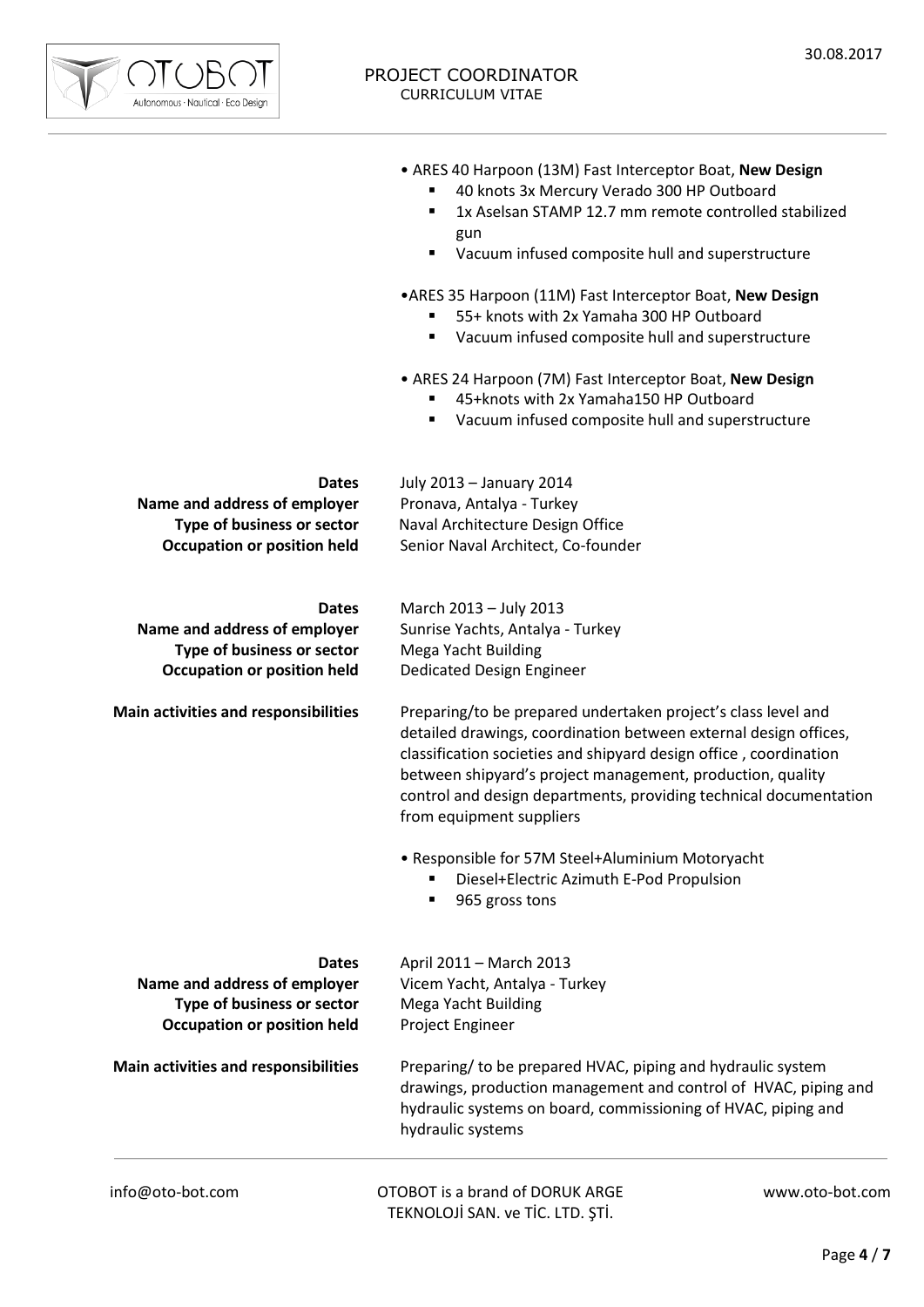

• Vicem 46M (Mega Motor Yacht) project's HVAC, piping and hydraulic systems

- **UICEM 46M (457 gross tons, RINA MCA LY2 Unrestricted** Navigation – CISR Flag)
- Hydraulic System : TRAC 230 bars 500 lt/min, 2x71 cc + 2x190cc PTOs, 2 AC hydraulic pump and semi hydraulic systems
- Equipments : Main Engines-2xMTU 16V4000 M90 3650 HP, Generators-2x115 KW Northern Lights, Watermakers-2xSea Recovery Coral Sea Series 3" Vert. 2800 GPD, Grundfos Hydrophore System, Headhunter Sewage Treatment Unit, Atlas Air Compressor, Nelson Bilge Boy Oil Water Seperator, Jastram Rudder System, Maxwell windlasses and capstans, TRAC stabilizer, bow thruster and stern thruster, 572000 BTU Webasto Chiller Unit

| <b>Dates</b><br>Name and address of employer<br>Type of business or sector<br><b>Occupation or position held</b> | June 2010-March 2011<br>Arkın Pruva Yacht, Antalya - Turkey<br>Mega Yacht Building<br>Field Application & Supervising Engineer         |                 |
|------------------------------------------------------------------------------------------------------------------|----------------------------------------------------------------------------------------------------------------------------------------|-----------------|
| Main activities and responsibilities                                                                             | To be prepared workshop drawings, management and control of<br>yacht production on board                                               |                 |
|                                                                                                                  | • Responsible for 25m Classic Laminated Wood Schooner Sailing<br>Yacht - Shindela                                                      |                 |
| <b>Dates</b><br>Name and address of employer<br>Type of business or sector                                       | May 2008 - May 2010<br>Freelance Yacht Designer<br>Yacht Design                                                                        |                 |
| Main activities and responsibilities                                                                             | Designing different types of yachts                                                                                                    |                 |
| <b>Dates</b><br>Name and address of employer<br>Type of business or sector<br><b>Occupation or position held</b> | August 2007 - March 2008<br>Yener Yacht, Antalya - Turkey<br>Mega Yacht Building<br>Project Engineer                                   |                 |
| Main activities and responsibilities                                                                             | Supplying workshop drawings of the boats in production line,<br>managing and controlling boats production on board, designing<br>boats |                 |
|                                                                                                                  | • Production Line: 33M Steel Trawler Yacht, 33M Wooden Gulet,<br>24M Steel Gulet, 30M Wooden Gulet, 19M Steel Trawler Yacht, 11M       |                 |
| info@oto-bot.com                                                                                                 | OTOBOT is a brand of DORUK ARGE<br>TEKNOLOJİ SAN. ve TİC. LTD. ŞTİ.                                                                    | www.oto-bot.com |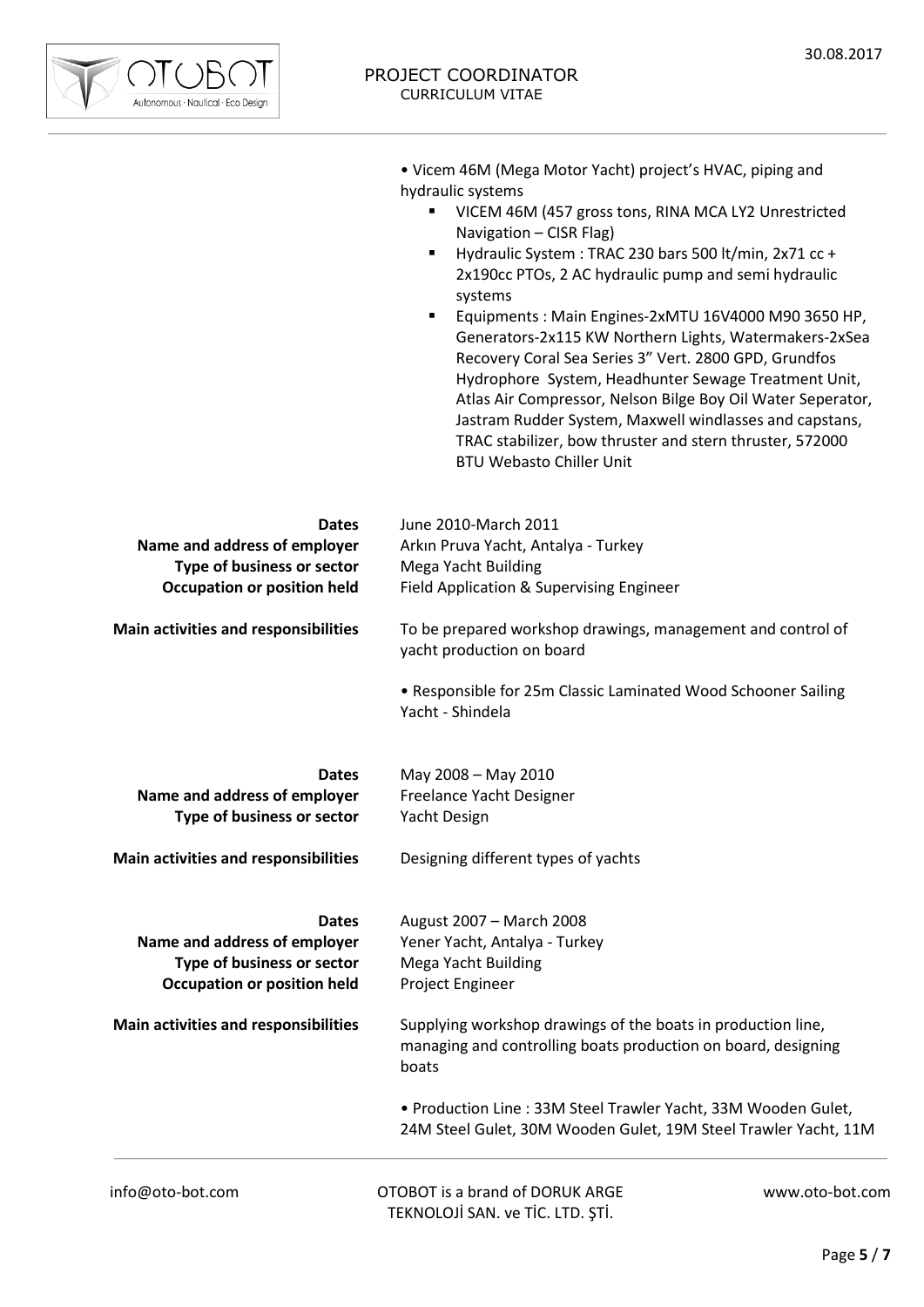

Composite Lobster

• Designing 11M 45 knots Composite Lobster

| <b>Dates</b><br>Name and address of employer<br>Type of business or sector<br><b>Occupation or position held</b> | July 2006 - October 2006<br>Mastori Boatyard, Bodrum-Muğla-Turkey<br>Mega Yacht Building<br>Project Engineer                               |
|------------------------------------------------------------------------------------------------------------------|--------------------------------------------------------------------------------------------------------------------------------------------|
| Main activities and responsibilities                                                                             | Preparing/to be prepared undertaken project's class level and<br>detailed drawings, management and control of yacht production on<br>board |
|                                                                                                                  | • Production of 38m Steel Explorer Yacht - Maisha                                                                                          |
| <b>Dates</b><br>Name and address of employer<br>Type of business or sector<br><b>Occupation or position held</b> | Ekim 2005 - Haziran 2006<br>Ava Yacht Design Office, Antalya-Turkey<br>Yacht Design<br>Project Engineer                                    |
| Main activities and responsibilities                                                                             | Preparing undertaken project's class level and detailed drawings and<br>following class approving process, preparing concept designs       |
|                                                                                                                  | • Preparing 38M Steel Explorer Yacht class level and workshop<br>drawings<br>· Designing 15m & 8m RHIB Fast Rescue Boats concept projects  |
| <b>PERSONEL SKILLS</b>                                                                                           |                                                                                                                                            |
| <b>Languages</b>                                                                                                 | Turkish (Mother tongue)<br>English<br>Reading skills: Good<br>Writing skills: Good<br>Verbal skills : Fluent                               |
| <b>TECHNICAL SKILLS</b>                                                                                          | • Competent with most Microsoft computer programmes<br>• Auto CAD (Excellent)<br>• Maxsurf (Good)<br>• Rhinoceros (Excellent)              |

**REFERENCES** • Peter Murphy (Project Manager) **BMT NIGEL GEE**

- Rob Sime (Senior Naval Architect) **BMT NIGEL GEE**
- Alex Shimell (Industrial Practice Leader ) **GURIT**

www.oto-bot.com